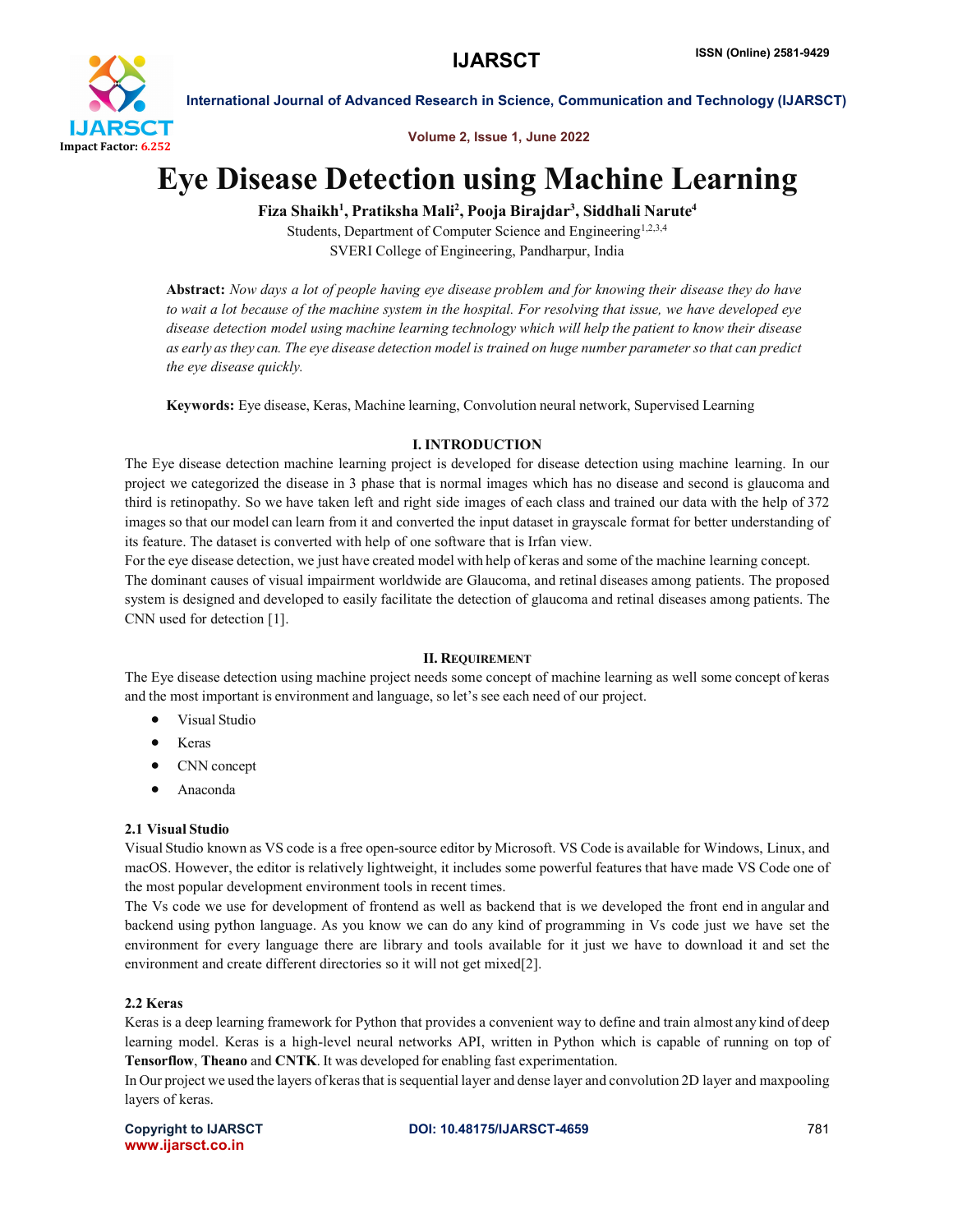

### Volume 2, Issue 1, June 2022

## 2.3 CNN (Convolution Neural Network)

A Convolutional Neural Network(ConvNet/CNN) is a Deep Learning algorithmwhich can take in an input image, assign importance (learnable weights and biases) to various aspects/objects in the image and be able to differentiate one from the other. The pre-processing required in a ConvNet is much lower as compared to other classification algorithms. While in primitive methods filters are hand-engineered, with enough training, ConvNets have the ability to learn these filters/characteristics. In our project we used the convolution neural network layers for feature extraction.

**III. INPUT DATASET** 

| <b>TABLEI</b>  |          |            |         |  |  |  |  |
|----------------|----------|------------|---------|--|--|--|--|
| Classification | accuracy | confidence | Array   |  |  |  |  |
| Normal         | 99.01    | 100        | 1,0,0]  |  |  |  |  |
| Glaucoma       | 99.99    | 100        | [0,1,0] |  |  |  |  |
| Retinopathy    | 98.99    | 99         | [0.0.1] |  |  |  |  |

Let's see the Images of each disease.

Normal [1,0,0]



Fig:- Left Normal Fig:- Right Normal

Glaucoma [0,1,0]



Fig:-Glaucoma left Fig:-Glaucoma Right

www.ijarsct.co.in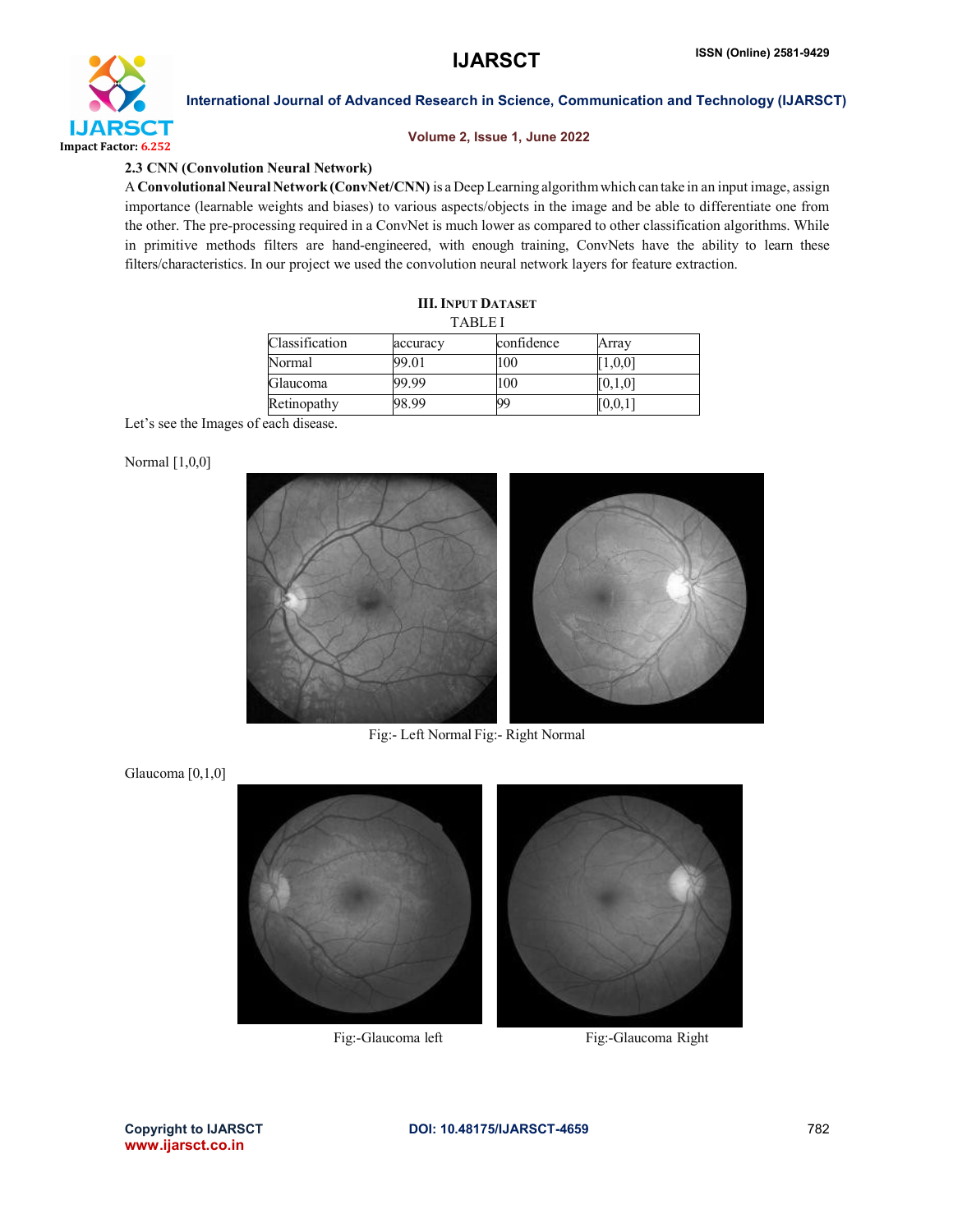

#### Volume 2, Issue 1, June 2022

Retinopathy [0,0,1]





Fig:- Retinopathy left Fig:- Retinopathy Right

### IV. WORKI NG

The eye disease detection has two different interface one is for backend and another is for frontend and for front end we have used angular and they both are connected to each other with help of app.py file. If we are running the project without running the app.py file then it won't show the result so before running our project we have to run app.py file for accepting the request. There are two ways of running code first is through command promt and second is through VS code. So let's understand the by using VS Code.

- 1. First we have to open the eye disease detection window which is of machine learning environment and we just have create new terminal and have to run app.py file.
- 2. Second we have to open the window of frontend that is in angular and just have to create terminal and click on the run without debugging then it will automatically start the execution and activate ng.serve and after execution it will open the browser automatically and we can able to see the front that website of this.

If we are doing this on command promt then we have open two command promt one is for app.py file and second is for running the front end and just we have go in directory and have to activate ng serve and have to run app.py

### V. OUTPUT

Step: After successful execution of code this window will open as you can see here.



Copyright to IJARSCT **DOI: 10.48175/IJARSCT-4659** 783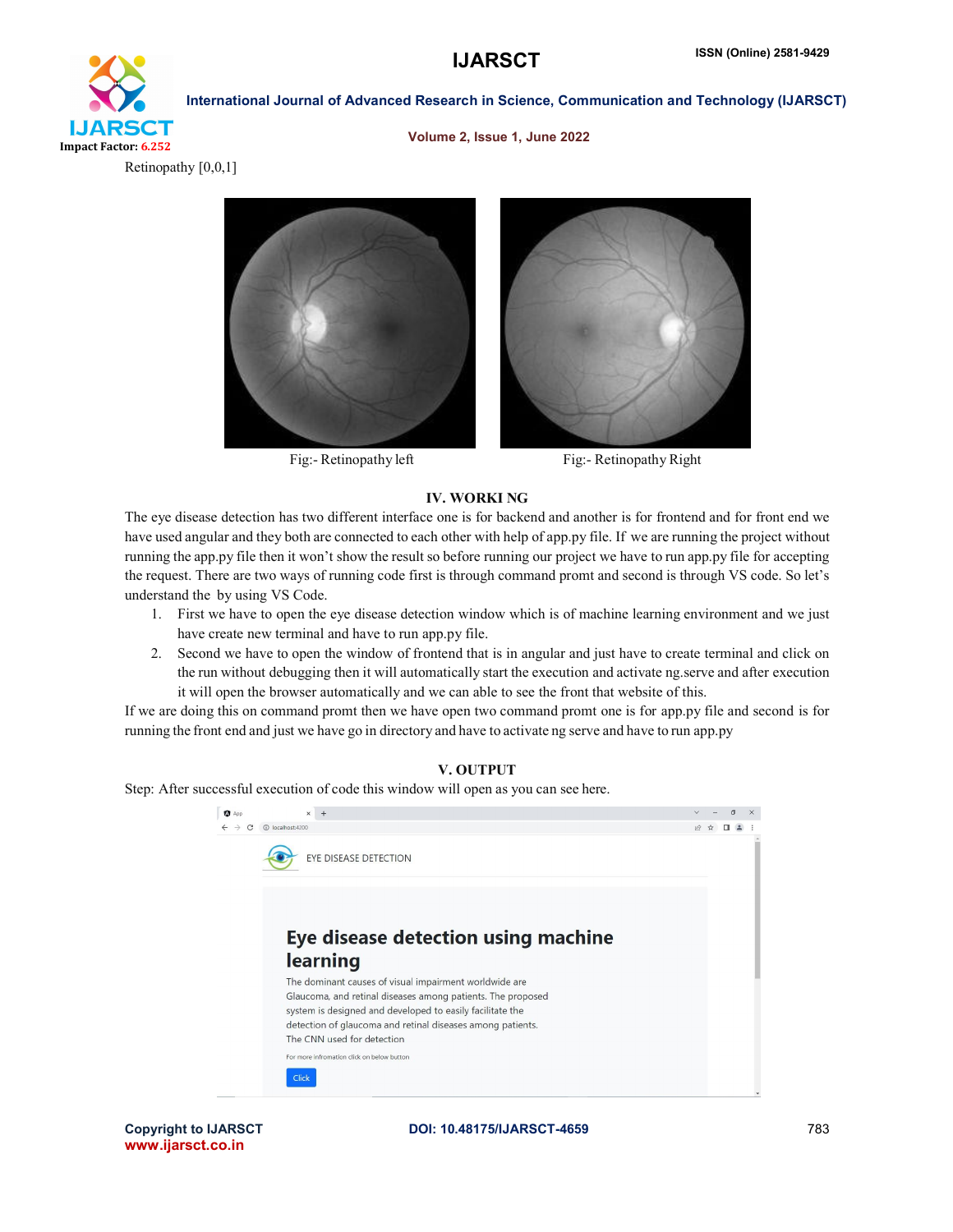

### Volume 2, Issue 1, June 2022

Step: Here will be the actual input section where we have to choose the image have to upload it.

| App                                                                                            | $\times$<br>$+$               |                 | $\vee$    |  | σ | $\times$                 |
|------------------------------------------------------------------------------------------------|-------------------------------|-----------------|-----------|--|---|--------------------------|
| C<br>$\leftarrow$ $\rightarrow$                                                                | 1 localhost:4200              |                 | $\vec{P}$ |  |   |                          |
| For more infromation click on below button<br>Click                                            |                               |                 |           |  |   | $\overline{\phantom{a}}$ |
| Upload eye image here<br>upload your eye image to check whether you have eye disease<br>or not |                               | See the results |           |  |   |                          |
|                                                                                                | No file chosen<br>Choose File |                 |           |  |   |                          |
|                                                                                                | ● Left ● Right                |                 |           |  |   |                          |
|                                                                                                | Upload                        |                 |           |  |   |                          |
|                                                                                                | © 2022                        |                 |           |  |   |                          |

After uploading Image you will able to see the actual output. That means the image have which kind of disease or there is no disease



# VI. CONCLUSION

The various computer technologies have helped the automation of detecting the OD accurately. A large number of researchers have reported on improved specificity and sensitivity in diagnosing glaucoma. A survey of those technologies [3], [4], [5] has also been reported by various authors in analyzingthe retinal image features. Machine intelligence technologies such as ANNs have helped the physicians in management and analysis of clinical data. When a neural network model is employed for medical image processing, compared with conventional image processing methods, there are several things that are to beconsidered. Firstly, the time for applying a trained neural network to solve a medical image

www.ijarsct.co.in